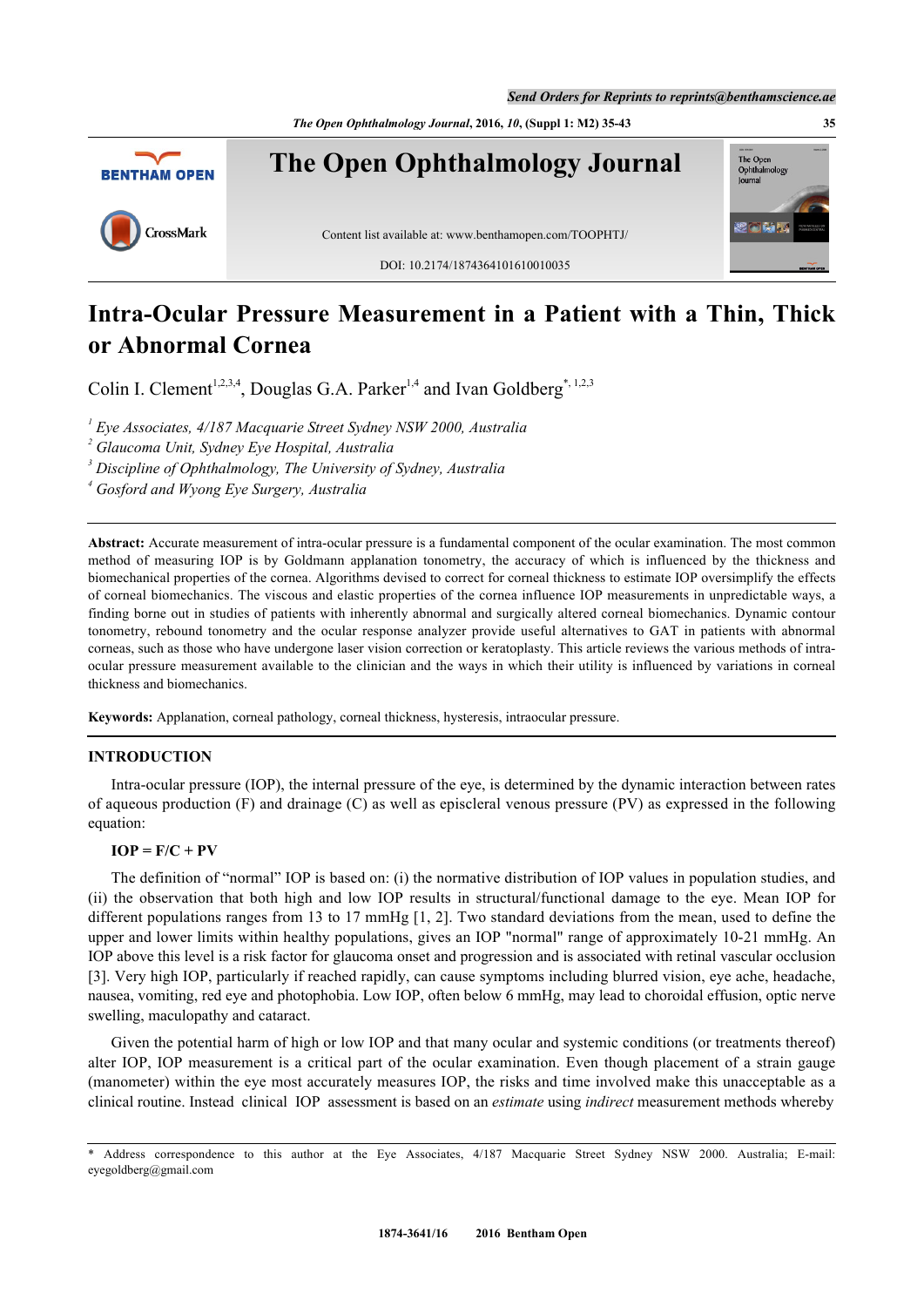the tension at the surface of the eye is recorded and used to extrapolate internal pressure. Such measurements are subjected to the properties of the cornea, including its thickness and biomechanics, both of which may vary between eyes and in different corneal conditions. Sometimes it may be impossible to measure IOP at the corneal surface. Understanding and accounting for these challenges is necessary to estimate IOP accurately without the need for an invasive pressure gauge.

### **CORNEAL BIOMECHANICS AND IOP**

Possessing a range of biomechanical properties, some of which influence IOP measurements [[4](#page-5-3)], the cornea is composed of hundreds of branching and interlacing collagen lamellae suspended in a proteoglycan matrix with high water content. Interaction of these components imbues the cornea with its rigidity, elasticity and viscoelastic properties. Attempts to quantify these *in vivo* and derive useful clinical applications have identified corneal hysteresis (CH), an index of the cornea's ability to absorb energy and resist deformation, which influences its capacity to dampen fluctuations in IOP. Surgical procedures or disease states may alter the cornea's intrinsic biomechanical character-istics, including those encompassed by the measurement of CH. Such alterations may influence the accuracy of conventional methods of IOP measurement.

# **METHODS OF IOP MEASUREMENT**

#### **Goldmann Applanation Tonometry**

First described in the 1950s [[5\]](#page-5-4), Goldmann applanation tonometry (GAT) significantly improved previous methods to measure IOP. It soon became the method of choice and remains the gold standard. The GAT estimates IOP by measuring the force required to flatten the central cornea over an area with a diameter of 3.06 mm. Effects of tear film surface tension and corneal thickness are neutralized (when IOP is 20mmHg and central corneal thickness is 0.52 mm) [\[6](#page-5-5)] resulting in anterior corneal surface force (the tonometer) equaling posterior corneal surface force (IOP). Accuracy is compromised because this principle makes assumptions, several of which are invalid. The eye is filled with a noncompressible liquid (vitreous), and therefore one would expect applanation to induce a rise in IOP. However, this may be offset by outflow facility whereby applanation may result in increased aqueous outflow and therefore reduced IOP. Anterior and posterior corneal curvatures are not equal and corneal thickness and rigidity may vary widely. Furthermore, GAT is performed manually, which means it is subjected to further sources of error including observer bias. That GAT remains the gold standard for IOP measurement has less to do with accuracy than it does with history, cost, access and ease of use.

### **Mackay-Marg Tonometry**

Developed at around the same time as GAT, Mackay-Marg tonometry measures the force required to depress a central plunger against the cornea relative to a surrounding flat plate. It is the basis for a number of modern tonometers including the pneumotonometer and the Tono-Pen (Reichert Ophthalmic Instruments) [[7\]](#page-5-6). While its advantages include its portability and lack of influence by the tear film (which is neutralized by the surrounding plate), it works on a principle similar to that for GAT and is subject to many of the same sources of error [\[8](#page-6-0)].

#### **Rebound Tonometry**

Commercially available as the iCare tonometer, this device has a 50 mm stainless steel probe with rounded tip that is horizontally projected by a coaxial two magnet system [[9\]](#page-6-1). On hitting the cornea from a distance of 4-8 mm, the recoiling probe induces a voltage in the solenoid, which is converted to a digital signal. While not affected by the tear film, results from rebound tonometry remain influenced by corneal biomechanics and user error. It has the distinct advantage of being compact, portable, relatively inexpensive and is well tolerated without anesthetic. It is well suited for rapid IOP assessment and for IOP assessment in those intolerant of contact tonometry including children.

#### **Dynamic Contour Tonometry**

Dynamic contour tonometry (DCT) is not influenced by the tear film or the force required to deform the cornea [\[10](#page-6-2)]. Automation removes observer bias. A type of Maklakov tonometer, which estimates the area of corneal depression resulting from a constant force, DCT is commercially available as the Pascal Dynamic Contour Tonometer (Zeimer Ophthalmic Instruments AG, Switzerland). It consists of a central pressure transducer surrounded by a large diameter curved footplate contour-matched to the surface of the cornea. The footplate serves to stabilize the surrounding cornea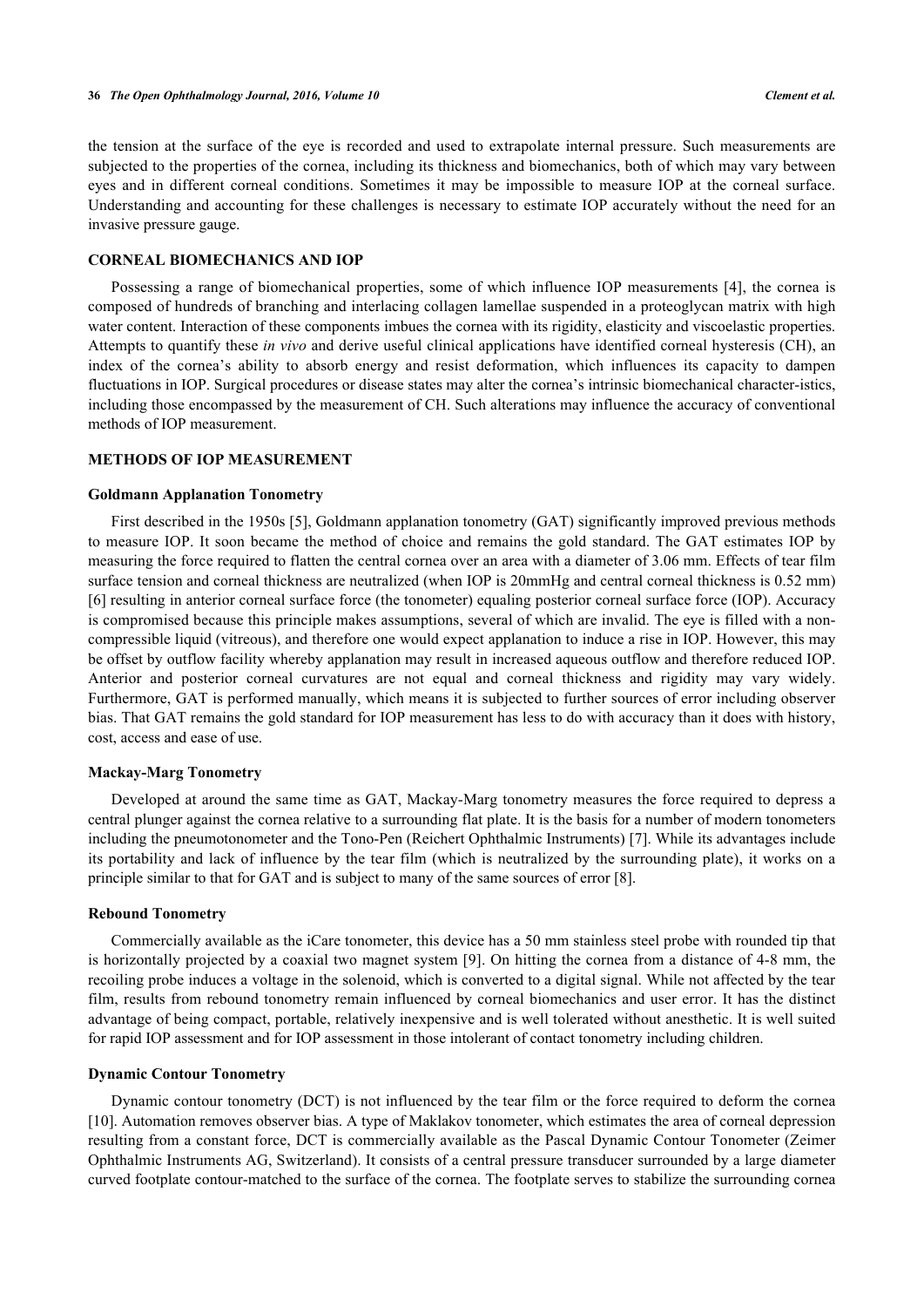while the device measures the average central corneal response to 1Gm of applied force. Theoretically DCT is more accurate than GAT. However, its usefulness is limited by its cost and lack of portability; it is not suitable for individuals with nystagmus, significant corneal pathology or for those unable to be examined on a slit lamp.

<span id="page-2-0"></span>

**Fig. (1).** Representative histogram showing a typical ocular response analyzer (ORA) reading. The applanation signal is a function of air jet pressure during the bi-direction applanation process. Corneal hysteresis is defined as the difference between the pressure required to induced inward corneal applanation (P1) and the pressure at which the cornea bends back outward (P2).

#### **Ocular Response Analyzer**

The Ocular Response Analyzer (ORA) indents the cornea by means of a rapid, collimated pulse of air [\[11\]](#page-6-3). The precise timing of corneal flattening during the resultant inward and outward movement is determined by means of an infrared electro-optical system. The pressures (P1 and P2) at each of these events is recorded and used to calculate several parameters. Corneal hysteresis is the difference between the two flattening pressures (P1-P2), and is a reflection of the viscoelastic properties of the cornea (Fig. **[1](#page-2-0)**). Corneal resistance factor (CRF) is determined as a linear function of P1 and P2 using a proprietary algorithm, and is thought to reflect the elastic properties of the cornea. A Goldmanncorrelated IOP measurement (IOPg) is determined by calculating the mean of the two pressures P1 and P2, and a cornea-compensated IOP measurement (IOPcc) can also be derived. In addition to these specific measurements, the morphology of the waveform produced by the ORA may also be a useful tool in characterizing alterations in corneal biomechanics in certain conditions or following surgery.

# **MEASUREMENT OF IOP IN THIN AND THICK CORNEAS**

#### **Defining a Thin or Thick Cornea**

Whether a cornea is considered thin or thick depends on the definition of "normal" or "average" central corneal thickness (CCT). Studies measuring CCT from different populations without corneal pathology provide guidance. Some recent studies are shown in Table **[1](#page-3-0)**. Mean CCT for specific populations lie between 510 and 560 microns with the majority closer to 530-550 microns [[12](#page-6-4) - [31](#page-7-0)]. Thinnest mean CCT is reported in central/southern Indians, Japanese, West and North Africans, African Americans and Australian Aborigines. Indians residing in Singapore have a considerably thicker mean CCT than Indians living in India. The thickest mean CCT is found in European, White American and Latino populations.

## **Thick and Thin Corneas in Eyes with Ocular Hypertension and Glaucoma**

The Ocular Hypertension Treatment Study (OHTS) [\[3](#page-5-2)] examined the effect of IOP-lowering on conversion rates from ocular hypertension to open-angle glaucoma. Additionally, it provided insights into the way CCT interacts with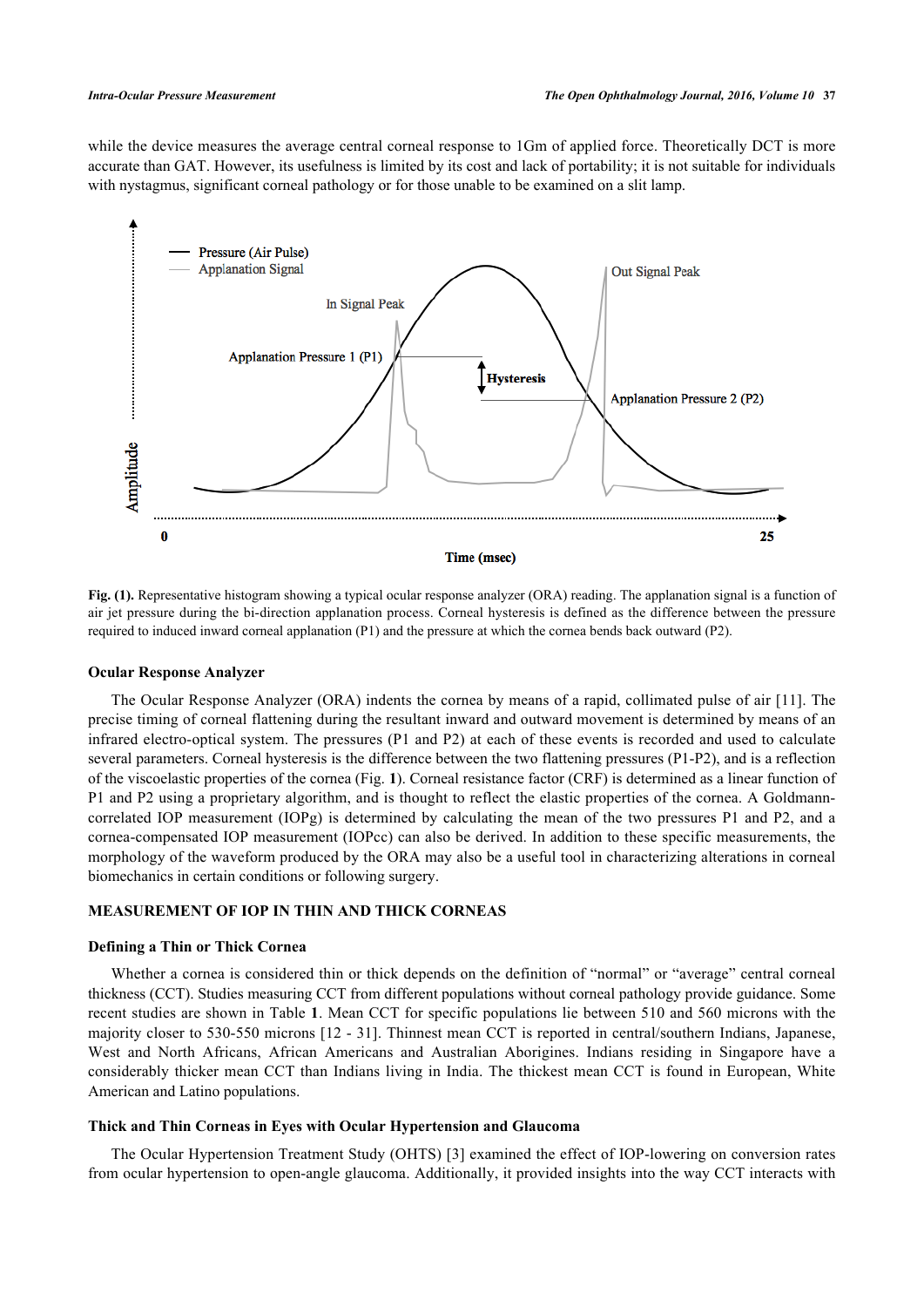measured IOP, risk of glaucoma onset and response to therapy. Of 1636 eyes, mean CCT was 572.5 microns. This is considerably thicker than mean CCT reported in similar study populations (Table **[1](#page-3-0)**). As eyes were entered into the study on the basis of high IOP (24-32mmHg), the presence of a thicker mean CCT suggests this corneal parameter in part contributed to the measured IOP and thus the inclusion of some individuals. Comparison of eyes that did and did not develop glaucoma showed a significant difference in mean CCT, with the former group having thinner corneas (553.1 microns *vs.* 574.3 microns). This relationship was highlighted further in multivariate analysis with a hazard ratio for glaucoma onset of 1.71 for every 40 microns thinner CCT. When CCT was measured against response to therapy, an inverse relationship was demonstrated. Eyes with thin CCT displayed greater IOP reductions than did eyes with thick CCT, both at initiation of treatment and through 60 months of follow-up [\[32\]](#page-7-1). Explanations for this finding include limitation of ocular drug penetration through thick corneas, a potentially greater effect of corneal rigidity on measured IOP at lower levels, or lower "true" baseline IOP in eyes with thicker CCT (resulting in decreased IOP falls).

| <b>Region</b> | <b>Ethnic Group</b>     | (n)  | <b>Mean CCT</b> | <b>Study</b>  |
|---------------|-------------------------|------|-----------------|---------------|
|               | Singapore Chinese       | 3353 | 552             | Chua          |
|               | Singapore Indian        | 3400 | 540             | Chua          |
|               | Singapore Malay         | 3280 | 541             | Chua          |
|               | Korean                  | 1259 | 531             | Hwang         |
| Asia          | Chinese                 | 1262 | 542             | Wang          |
|               | Nepalese                | 2330 | 539             | Thapa         |
|               | Southern Indian         | 6754 | 511             | Vijaya        |
|               | Central Indian          | 9370 | 514             | Nangia        |
|               | Japan                   | 2868 | 521             | Tomidokoro    |
|               | Polish                  | 365  | 563             | Filipecka     |
| <b>Europe</b> | German                  | 4698 | 554             | Hoffman       |
|               | French                  | 221  | 553             | Lazreg        |
|               | Spanish                 | 357  | 548             | Gros-Otero    |
|               | North African           | 1662 | 518             | Lazreg        |
|               | West African            | 1011 | 524-531         | Ntim-Amponsah |
|               | Southern Egyptian       | 4368 | 530             | Mostafa       |
|               | African American        | 84   | 529             | Haseltine     |
| Africa        | Latino American         | 96   | 545             | Haseltine     |
|               | White American          | 90   | 550             | Haseltine     |
|               | Latino American         | 3685 | 551             | Jiang         |
|               | Puerto Rican            | 588  | 541             | Graeber       |
|               | American Indian/Alaskan | 429  | 554             | Torres        |
|               | Norfolk Islanders       | 781  | 546             | Mackey        |
| Pacific       | Australian Caucasian    | 1356 | 540             | Rahman        |
|               | Australian Aborigine    | 1884 | 512             | Landers       |

<span id="page-3-0"></span>

| Table 1. Recent population based studies of central corneal thickness (CCT). |  |
|------------------------------------------------------------------------------|--|
|------------------------------------------------------------------------------|--|

## **Correcting for Central Corneal Thickness when Estimating IOP**

With GAT, the countering effects of tear film surface tension and CCT are minimized when the applanation area measures 3.06mm in diameter and the CCT is 520 microns (5). When all else is equal, a CCT above this level theoretically will overestimate the true tension and *vice versa*. Algorithms have been devised to correct for the presumed effect of CCT on IOP readings including those suggested by Ehlers *et al.* [[33](#page-7-2)], Doughty and Zaman [[34](#page-7-3)] as well as Orssengo and Pye [\[35](#page-7-4)]. Use of correction tables has become widespread. However, given that such corrections did not alter the measured effect of mean CCT on IOP changes to treatment in OHTS, the relationship may be more complex. This has been confirmed by subsequent studies that specifically examined this issue. For example, Park *et al.* [\[36](#page-7-5)] compared "corrected" and "uncorrected" GAT to DCT as the reference standard. They found that corrected GAT was no more accurate than uncorrected GAT, with the former showing poorer correlation to DCT measurements, particularly for thicker corneas. Thus CCT correction formulas may reduce, not improve, the accuracy of *estimated* IOP and points to the potential effects of corneal biomechanical factors unrelated to CCT. Comparison between manometry and CCT-corrected GAT shows this is indeed the case [[37\]](#page-7-6).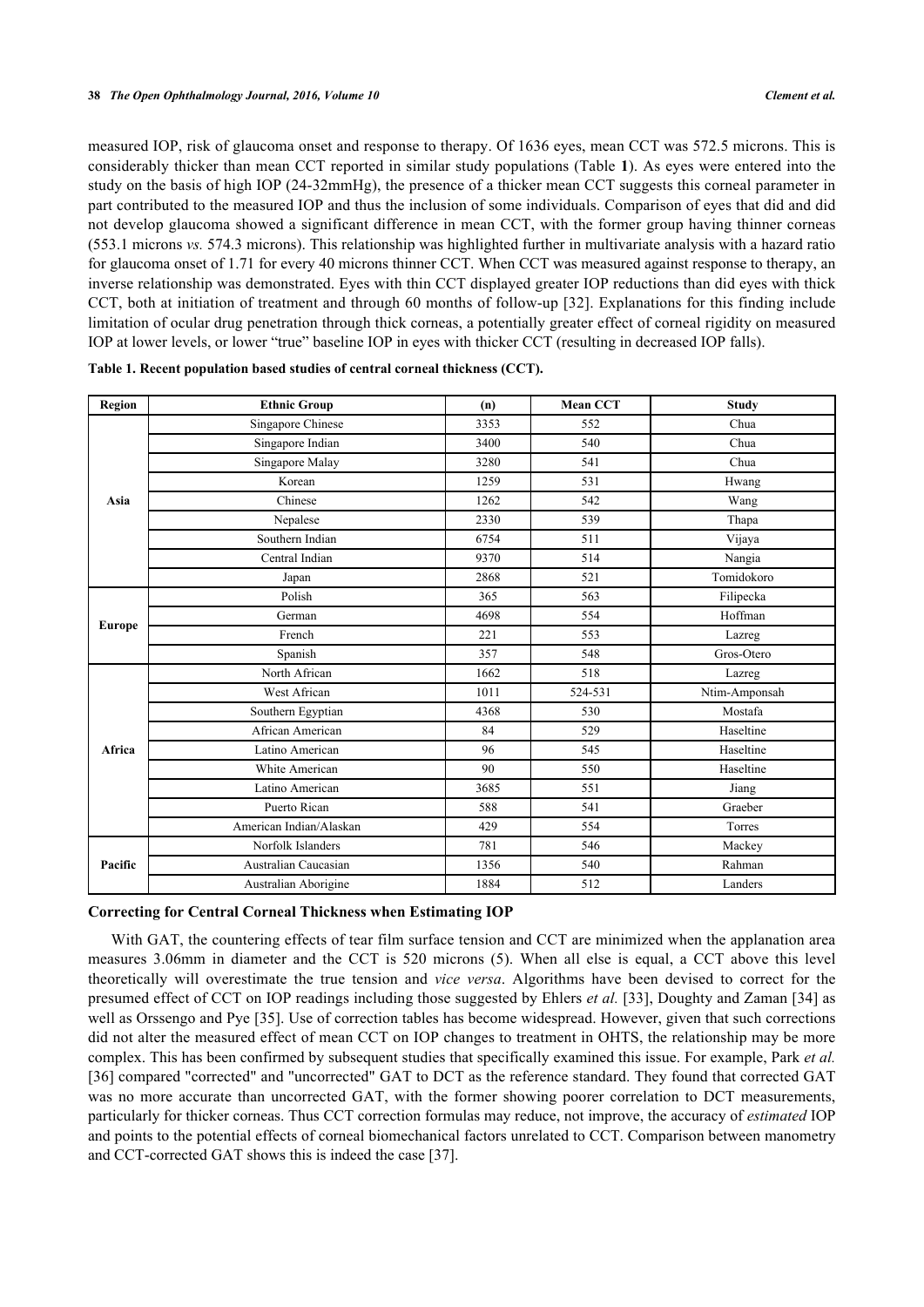## **MEASUREMENT OF IOP IN THE ABNORMAL CORNEA**

#### **The Cornea Following Laser Vision Correction**

Due to changes in CCT, IOP measurements may be inaccurate following LASIK or PRK. This is especially significant given many LASIK patients are myopic and spuriously low IOP measurements may result in failure to detect early glaucoma. These ablative procedures not only result in reductions in CCT but also alter the biomechanics of the cornea. This is supported by studies demonstrating that both CH and CRF decrease following LASIK [\[38](#page-7-7), [39\]](#page-7-8). Measurements of IOP using both GAT and ORA (to determine IOPg and IOPcc) have shown a significant reduction following LASIK [\[39](#page-7-8)]. However, DCT has been reported to be relatively immune to changes in CCT and corneal biomechanics following LASIK [\[38,](#page-7-7) [40](#page-7-9) - [42\]](#page-7-10). The DCT may be a preferable method of measuring IOP in patients following LASIK, as unlike GAT it does not rely on a static applanation of the cornea, rendering it less sensitive to alterations in corneal biomechanics.

# **The Keratoconic or Ectatic Cornea**

High degrees of corneal astigmatism, such as may be found in keratoconus, have been shown to influence GAT measurement of IOP significantly [\[43](#page-7-11)]. CH and CRF are lower in corneas with keratoconus compared with normal corneas [[44](#page-7-12)[, 45\]](#page-7-13). There also appears to be a significant negative correlation between CH and CRF and the grade of keratoconus, with greater severity resulting in lower CH and CRF. GAT IOP, IOPg and IOPcc measurements have all been found to underestimate true IOP in keratoconic corneas [\[39\]](#page-7-8): there is a tendency to underestimate IOP using applanation methods in corneas with reduced damping capacity. There are limitations in utilizing the ORA to determine CH and CRF accurately in corneas with advanced keratoconus or ectasia owing to distortion in the morphology of the waveform signature.

## **The Edematous Cornea**

In conditions resulting in endothelial decompensation, such as Fuchs' dystrophy, the cornea may swell significantly. Whilst these corneas have an increased CCT, they have reduced CH compared with control eyes [\[11,](#page-6-3) [46\]](#page-7-14); they behave biomechanically similar to keratoconic eyes. There is a tendency to underestimate IOP in such corneas using applanation tonometry.

## **The Cornea Following Keratoplasty**

CH decreases following keratoplasty, whilst CRF increases [\[47](#page-8-0)]. Penetrating keratoplasty (PK) might be expected to influence corneal biomechanics, it induces significant changes in CCT and corneal astigmatism. The corneal surface may be highly irregular following keratoplasty, especially in the early post-operative period, rendering GAT-determined IOP impossible. Other methods such as pneumatic tonometry, Tono-Pen or iCare tonometry may be useful alternatives. However, the iCare tonometer has been reported to underestimate GAT readings in post-keratoplasty eyes and the two do not appear to be interchangeable for this purpose [[48](#page-8-1)]. Deep anterior lamellar keratoplasty causes similar alterations to corneal biomechanics as PK. For endothelial keratoplasty, such as Descemet's Stripping Automated Endothelial Keratoplasty, patients have an increase in CCT post-operatively, but the IOP is generally not affected [[49\]](#page-8-2). For IOP measurement, GAT remains the gold standard. However, DCT and pneumatic tonometry may also be useful.

#### **The Keratoprosthetic Cornea**

There are two primary forms of keratoprosthesis in use: the oculo-odonto-keratoprosthesis (OOKP) and the Boston Keratoprosthesis (Boston Kpro). In both, the central cornea is replaced with a prosthetic implant, rendering conventional methods of applanation or pneumatic tonometry impossible. Monitoring of IOP in such patients is important, as between 36-76% of keratoprosthesis patients already have glaucoma, whilst a new diagnosis of glaucoma is made in 2-28% of Kpro patients post-operatively [\[50](#page-8-3)]. Digital tonometry is the most common method to guesstimate IOP in these patients. There are others: a Tono-Pen at the limbus may approximate true IOP and transpalpebral measurements, using devices such as the Diaton. These might be useful.

## **Other Abnormal States of the Cornea**

A high degree of regular astigmatism in a cornea may render inaccurate measurement of IOP with applanation tonometry. One can minimize this by measuring the IOP twice, firstly with the tonometer head aligned along the steep axis, and secondly along the flat axis. The mean of the two measurements is then recorded as the IOP. Irregular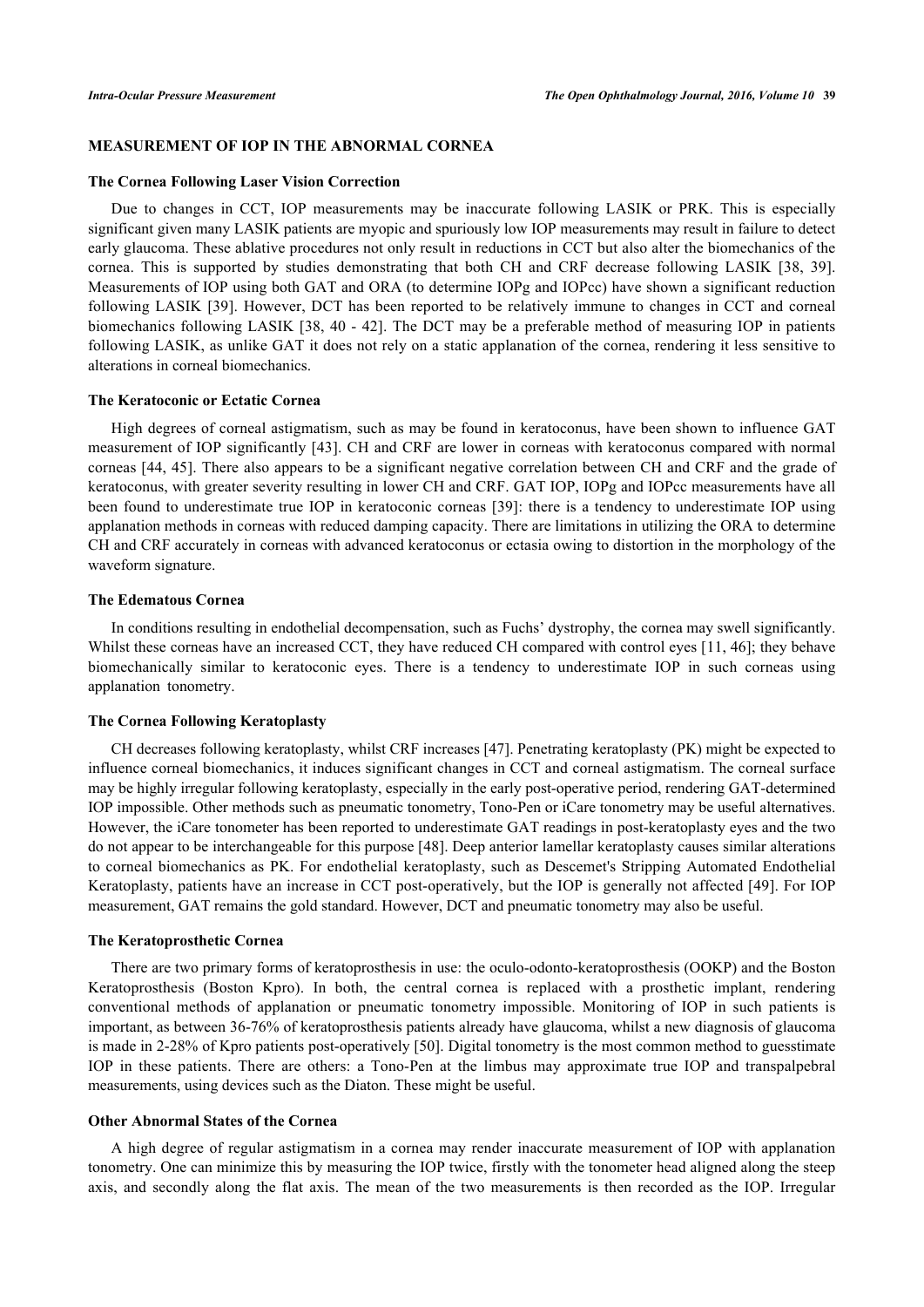astigmatism may develop in a cornea subjected to chemical or mechanical injury, distorting the mires during GAT measurements. Salzmann's nodular degeneration may make applanation tonometry unreliable. Under these circumstances GAT may provide only an estimate of true IOP. Rebound tonometry instruments such as the iCare tonometer, which do not require applanation, may be useful options with irregular astigmatism.

In collagen cross-linking, riboflavin drops are applied to the cornea followed by ultraviolet irradiation; this induces biochemical changes in collagen fibrils, stiffening the keratoconic cornea [\[51](#page-8-4)]. Such stiffening alters the biomechanics of the cornea and may alter the measurement of IOP. Perhaps reassuringly, Vinciguerra [[52\]](#page-8-5) reported an increase in CH and CRF during the impregnation and irradiation phases of cross-linking, but did not find an induced effect on IOP.

Diabetes mellitus is commonly associated with thicker corneas and an increase in IOP [\[53](#page-8-6)]. Scheler found no difference in CH or CRF between controls and well-controlled diabetics [[53](#page-8-6)]. However, CH tended to be higher and CRF was significantly higher, in poorly-controlled diabetics compared with controls. This may be from an increase in the viscosity of the ground substance of the cornea in patients with elevated HbA1c, leading to higher corneal resistance and a falsely high IOP measurement.

## **SUMMARY**

Accurate measurement of IOP is a fundamental component of the ocular examination. It facilitates the diagnosis and management of patients with established glaucoma and the identification of patients with an elevated risk of developing glaucoma. For over 50 years, the most common method of measuring IOP has been by GAT, largely on account of its low cost and ease of use. However, as we understand corneal biomechanics better, we increasingly appreciate GAT's limitations. We overestimate IOP in thick corneas and underestimate it in thin corneas. Algorithms to correct for CCT to estimate IOP oversimplifies the effects of corneal biomechanics. Corneal thickness is but one component of a complex interaction between the viscous and elastic properties of the cornea, which ultimately combine to influence IOP measurements in not entirely predictable ways. This has been born out in studies of patients with inherently abnormal and surgically altered corneal biomechanics. Newer methods of IOP estimation, including DCT and the ORA, provide valuable alternatives to GAT in patients with abnormal corneas. While there is no single method which provides an easy, quick and accurate result in all cases, the practitioner must rely on well-established methods informed by an understanding of their limitations. With ongoing research, new techniques promise to increase our understanding of the complex interplay between the cornea and the measurement of IOP.

## **CONFLICT OF INTEREST**

The authors confirm that this article content has no conflict of interest.

#### **ACKNOWLEDGEMENTS**

Declared none.

# **REFERENCES**

- <span id="page-5-0"></span>[1] Shiose Y, Kitazawa Y, Tsukahara S, *et al.* Epidemiology of glaucoma in Japan-a nationwide glaucoma survey. Jpn J Ophthalmol 1991; 35(2): 133-55. [PMID: [1779484\]](http://www.ncbi.nlm.nih.gov/pubmed/1779484)
- <span id="page-5-1"></span>[2] Kahn HA, Leibowitz HM, Ganley JP, *et al.* The Framingham Eye Study. I. Outline and major prevalence findings. Am J Epidemiol 1977; 106(1): 17-32. [PMID: [879158\]](http://www.ncbi.nlm.nih.gov/pubmed/879158)
- <span id="page-5-2"></span>[3] Gordon MO, Beiser JA, Brandt JD, *et al.* The Ocular Hypertension Treatment Study: baseline factors that predict the onset of primary openangle glaucoma. Arch Ophthalmol 2002; 120(6): 714-20. [\[http://dx.doi.org/10.1001/archopht.120.6.714\]](http://dx.doi.org/10.1001/archopht.120.6.714) [PMID: [12049575](http://www.ncbi.nlm.nih.gov/pubmed/12049575)]
- <span id="page-5-3"></span>[4] Congdon NG, Broman AT, Bandeen-Roche K, Grover D, Quigley HA. Central corneal thickness and corneal hysteresis associated with glaucoma damage. Am J Ophthalmol 2006; 141(5): 868-75. [\[http://dx.doi.org/10.1016/j.ajo.2005.12.007\]](http://dx.doi.org/10.1016/j.ajo.2005.12.007) [PMID: [16527231](http://www.ncbi.nlm.nih.gov/pubmed/16527231)]
- <span id="page-5-4"></span>[5] Goldmann H, Schmidt T. Uber Applanationstonometrie. Ophthalmologica 1957; 134(4): 221-42. [\[http://dx.doi.org/10.1159/000303213\]](http://dx.doi.org/10.1159/000303213) [PMID: [13484216](http://www.ncbi.nlm.nih.gov/pubmed/13484216)]
- <span id="page-5-5"></span>[6] Ehlers N, Hansen FK. Central corneal thickness in low-tension glaucoma. Acta Ophthalmol (Copenh) 1974; 52(5): 740-6. [\[http://dx.doi.org/10.1111/j.1755-3768.1974.tb01109.x\]](http://dx.doi.org/10.1111/j.1755-3768.1974.tb01109.x) [PMID: [4479566](http://www.ncbi.nlm.nih.gov/pubmed/4479566)]
- <span id="page-5-6"></span>[7] Kao SF, Lichter PR, Bergstrom TJ, Rowe S, Musch DC. Clinical comparison of the Oculab Tono-Pen to the Goldmann applanation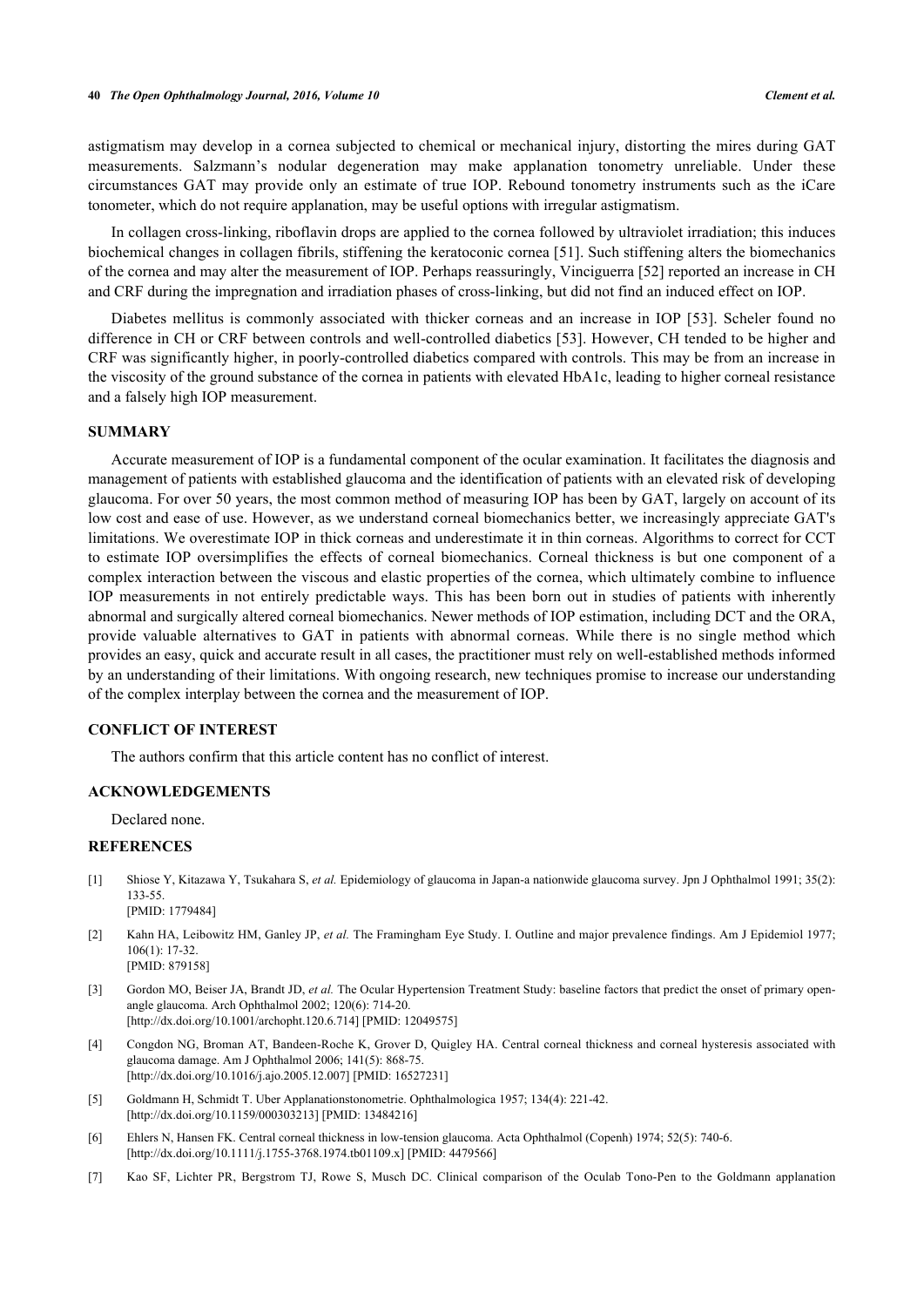tonometer. Ophthalmology 1987; 94(12): 1541-4. [\[http://dx.doi.org/10.1016/S0161-6420\(87\)33249-X\]](http://dx.doi.org/10.1016/S0161-6420(87)33249-X) [PMID: [3431824](http://www.ncbi.nlm.nih.gov/pubmed/3431824)]

- <span id="page-6-0"></span>[8] Bhan A, Browning AC, Shah S, Hamilton R, Dave D, Dua HS. Effect of corneal thickness on intraocular pressure measurements with the pneumotonometer, Goldmann applanation tonometer, and Tono-Pen. Invest Ophthalmol Vis Sci 2002; 43(5): 1389-92. [PMID: [11980851\]](http://www.ncbi.nlm.nih.gov/pubmed/11980851)
- <span id="page-6-1"></span>[9] Iliev ME, Goldblum D, Katsoulis K, Amstutz C, Frueh B. Comparison of rebound tonometry with Goldmann applanation tonometry and correlation with central corneal thickness. Br J Ophthalmol 2006; 90(7): 833-5. [\[http://dx.doi.org/10.1136/bjo.2005.089870](http://dx.doi.org/10.1136/bjo.2005.089870)] [PMID: [16672330\]](http://www.ncbi.nlm.nih.gov/pubmed/16672330)
- <span id="page-6-2"></span>[10] Kanngiesser HE, Kniestedt C, Robert YC. Dynamic contour tonometry: presentation of a new tonometer. J Glaucoma 2005; 14(5): 344-50. [\[http://dx.doi.org/10.1097/01.ijg.0000176936.16015.4e\]](http://dx.doi.org/10.1097/01.ijg.0000176936.16015.4e) [PMID: [16148581](http://www.ncbi.nlm.nih.gov/pubmed/16148581)]
- <span id="page-6-3"></span>[11] Luce DA. Determining *in vivo* biomechanical properties of the cornea with an ocular response analyzer. J Cataract Refract Surg 2005; 31(1): 156-62. [\[http://dx.doi.org/10.1016/j.jcrs.2004.10.044\]](http://dx.doi.org/10.1016/j.jcrs.2004.10.044) [PMID: [15721708](http://www.ncbi.nlm.nih.gov/pubmed/15721708)]
- <span id="page-6-4"></span>[12] Chua J, Tham YC, Liao J, *et al.* Ethnic differences of intraocular pressure and central corneal thickness: the Singapore Epidemiology of Eye Diseases study. Ophthalmology 2014; 121(10): 2013-22. [\[http://dx.doi.org/10.1016/j.ophtha.2014.04.041\]](http://dx.doi.org/10.1016/j.ophtha.2014.04.041) [PMID: [24950592](http://www.ncbi.nlm.nih.gov/pubmed/24950592)]
- [13] Mostafa EM. Central corneal thickness in southern Egypt. Int Ophthalmol 2014; 34(4): 809-15. [\[http://dx.doi.org/10.1007/s10792-013-9885-5\]](http://dx.doi.org/10.1007/s10792-013-9885-5) [PMID: [24272277](http://www.ncbi.nlm.nih.gov/pubmed/24272277)]
- [14] Filipecka I, Nowak A, Lewicka K, Kapustka B, Damek J, Owczarek A. Evaluate central corneal thickness in patients from Podbeskidzie area in adult patients. Klin Oczna 2013; 115(2): 121-4. [PMID: [24059027\]](http://www.ncbi.nlm.nih.gov/pubmed/24059027)
- [15] Hoffmann EM, Lamparter J, Mirshahi A, *et al.* Distribution of central corneal thickness and its association with ocular parameters in a large central European cohort: the Gutenberg health study. PLoS One 2013; 8(8): e66158. [\[http://dx.doi.org/10.1371/journal.pone.0066158](http://dx.doi.org/10.1371/journal.pone.0066158)] [PMID: [23936291\]](http://www.ncbi.nlm.nih.gov/pubmed/23936291)
- [16] Lazreg S, Mesplié N, Praud D, *et al.* Comparison of corneal thickness and biomechanical properties between North African and French patients. J Cataract Refract Surg 2013; 39(3): 425-30. [\[http://dx.doi.org/10.1016/j.jcrs.2012.09.015\]](http://dx.doi.org/10.1016/j.jcrs.2012.09.015) [PMID: [23332117](http://www.ncbi.nlm.nih.gov/pubmed/23332117)]
- [17] Hwang YH, Kim HK, Sohn YH. Central corneal thickness in a Korean population: the Namil Study 2012. [\[http://dx.doi.org/10.1167/iovs.12-10173\]](http://dx.doi.org/10.1167/iovs.12-10173)
- [18] Haseltine SJ, Pae J, Ehrlich JR, Shammas M, Radcliffe NM. Variation in corneal hysteresis and central corneal thickness among black, hispanic and white subjects. Acta Ophthalmol 2012; 90(8): e626-31. [\[http://dx.doi.org/10.1111/j.1755-3768.2012.02509.x\]](http://dx.doi.org/10.1111/j.1755-3768.2012.02509.x) [PMID: [22938724](http://www.ncbi.nlm.nih.gov/pubmed/22938724)]
- [19] Ntim-Amponsah CT, Seidu AY, Essuman VA, *et al.* A study of central corneal thickness in glaucoma and nonglaucoma patients in a West African population. Cornea 2012; 31(10): 1093-6. [\[http://dx.doi.org/10.1097/ICO.0b013e31823c51f7](http://dx.doi.org/10.1097/ICO.0b013e31823c51f7)] [PMID: [22902491\]](http://www.ncbi.nlm.nih.gov/pubmed/22902491)
- [20] Jiang X, Varma R, Wu S, *et al.* Baseline risk factors that predict the development of open-angle glaucoma in a population: the Los Angeles Latino Eye Study. Ophthalmology 2012; 119(11): 2245-53. [\[http://dx.doi.org/10.1016/j.ophtha.2012.05.030\]](http://dx.doi.org/10.1016/j.ophtha.2012.05.030) [PMID: [22796305](http://www.ncbi.nlm.nih.gov/pubmed/22796305)]
- [21] Wang D, Huang W, Li Y, et al. Intraocular pressure, central corneal thickness, and glaucoma in chinese adults: the liwan eye study. Am J Ophthalmol 2011; 152(3): 454-62.el. [\[http://dx.doi.org/10.1016/j.ajo.2011.03.005\]](http://dx.doi.org/10.1016/j.ajo.2011.03.005) [PMID: [21679915](http://www.ncbi.nlm.nih.gov/pubmed/21679915)]
- [22] Gros-Otero J, Arruabarrena-Sánchez C, Teus M. Central corneal thickness in a healthy Spanish population. Arch Soc Esp Oftalmol 2011; 86(3): 73-6. [\[http://dx.doi.org/10.1016/j.oftal.2010.12.008\]](http://dx.doi.org/10.1016/j.oftal.2010.12.008) [PMID: [21511100](http://www.ncbi.nlm.nih.gov/pubmed/21511100)]
	-
- [23] Thapa SS, Paudyal I, Khanal S, Paudel N, Mansberger SL, van Rens GH. Central corneal thickness and intraocular pressure in a Nepalese population: the Bhaktapur Glaucoma Study. J Glaucoma 2012; 21(7): 481-5. [\[http://dx.doi.org/10.1097/IJG.0b013e3182182c0f](http://dx.doi.org/10.1097/IJG.0b013e3182182c0f)] [PMID: [21499121\]](http://www.ncbi.nlm.nih.gov/pubmed/21499121)
- [24] Mackey DA, Sherwin JC, Kearns LS, et al. The Norfolk Island Eye Study (NIES): rationale, methodology and distribution of ocular biometry (biometry of the bounty). Twin Res Hum Genet 2011; 14(1): 42-52. [\[http://dx.doi.org/10.1375/twin.14.1.42](http://dx.doi.org/10.1375/twin.14.1.42)] [PMID: [21314255\]](http://www.ncbi.nlm.nih.gov/pubmed/21314255)
- [25] Vijaya L, George R, Arvind H, *et al.* Central corneal thickness in adult South Indians: the Chennai Glaucoma Study. Ophthalmology 2010;  $117(4)$ : 700-4
	- [\[http://dx.doi.org/10.1016/j.ophtha.2009.09.025\]](http://dx.doi.org/10.1016/j.ophtha.2009.09.025) [PMID: [20079536](http://www.ncbi.nlm.nih.gov/pubmed/20079536)]
- [26] Nangia V, Jonas JB, Sinha A, Matin A, Kulkarni M. Central corneal thickness and its association with ocular and general parameters in Indians: the Central India Eye and Medical Study. Ophthalmology 2010; 117(4): 705-10. [\[http://dx.doi.org/10.1016/j.ophtha.2009.09.003\]](http://dx.doi.org/10.1016/j.ophtha.2009.09.003) [PMID: [20045561](http://www.ncbi.nlm.nih.gov/pubmed/20045561)]
- [27] Graeber CP, Torres MB, Shields MB. Central corneal thickness in a Puerto Rican population. J Glaucoma 2008; 17(5): 356-60.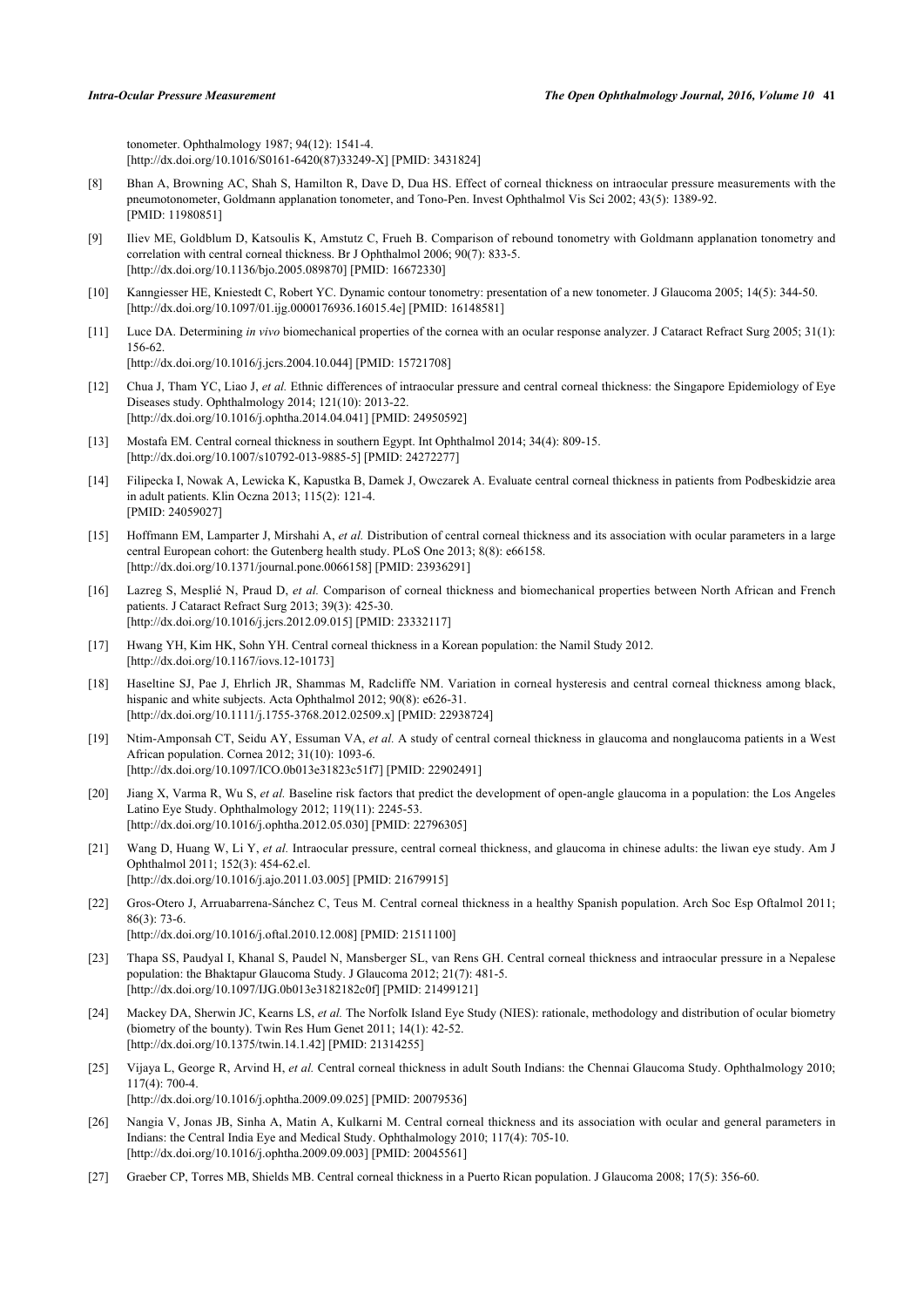[\[http://dx.doi.org/10.1097/IJG.0b013e31815c5f15](http://dx.doi.org/10.1097/IJG.0b013e31815c5f15)] [PMID: [18703944\]](http://www.ncbi.nlm.nih.gov/pubmed/18703944)

- [28] Torres RJ, Jones E, Edmunds B, Becker T, Cioffi GA, Mansberger SL. Central corneal thickness in Northwestern American Indians/Alaskan Natives and comparison with White and African-American persons. Am J Ophthalmol 2008; 146(5): 747-51. [\[http://dx.doi.org/10.1016/j.ajo.2008.05.047\]](http://dx.doi.org/10.1016/j.ajo.2008.05.047) [PMID: [18672219](http://www.ncbi.nlm.nih.gov/pubmed/18672219)]
- [29] Tomidokoro A, Araie M, Iwase A. Corneal thickness and relating factors in a population-based study in Japan: the Tajimi study. Am J Ophthalmol 2007; 144(1): 152-4. [\[http://dx.doi.org/10.1016/j.ajo.2007.02.031\]](http://dx.doi.org/10.1016/j.ajo.2007.02.031) [PMID: [17601447](http://www.ncbi.nlm.nih.gov/pubmed/17601447)]
- [30] Rahman ML, Bunce C, Healey PR, *et al.* Commingling analyses of central corneal thickness and adjusted intraocular pressure in an older Australian population. Invest Ophthalmol Vis Sci 2010; 51(5): 2512-8. [\[http://dx.doi.org/10.1167/iovs.09-4270\]](http://dx.doi.org/10.1167/iovs.09-4270) [PMID: [20071671](http://www.ncbi.nlm.nih.gov/pubmed/20071671)]
- <span id="page-7-0"></span>[31] Landers J, Henderson T, Craig J. Distribution and associations of intraocular pressure in indigenous Australians within central Australia: the Central Australian Ocular Health Study. Clin Experiment Ophthalmol 2011; 39(7): 607-13. [\[http://dx.doi.org/10.1111/j.1442-9071.2011.02507.x\]](http://dx.doi.org/10.1111/j.1442-9071.2011.02507.x) [PMID: [22452681](http://www.ncbi.nlm.nih.gov/pubmed/22452681)]
- <span id="page-7-1"></span>[32] Brandt JD, Beiser JA, Gordon MO. Kass MA and the ocular hypertension treatment study (OHTS) group. Central corneal thickness and measured IOP response to ocular hypotensive medication in the ocular hypertension treatment study. Am J Ophthalmol 2004; 138: 717-22. [\[http://dx.doi.org/10.1016/j.ajo.2004.07.036\]](http://dx.doi.org/10.1016/j.ajo.2004.07.036) [PMID: [15531304](http://www.ncbi.nlm.nih.gov/pubmed/15531304)]
- <span id="page-7-2"></span>[33] Ehlers N, Hansen FK, Aasved H. Biometric correlations of corneal thickness. Acta Ophthalmol (Copenh) 1975; 53(4): 652-9. [\[http://dx.doi.org/10.1111/j.1755-3768.1975.tb01784.x\]](http://dx.doi.org/10.1111/j.1755-3768.1975.tb01784.x) [PMID: [1242286](http://www.ncbi.nlm.nih.gov/pubmed/1242286)]
- <span id="page-7-3"></span>[34] Doughty MJ, Zaman ML. Human corneal thickness and its impact on intraocular pressure measures: a review and meta-analysis approach. Surv Ophthalmol 2000; 44(5): 367-408. [\[http://dx.doi.org/10.1016/S0039-6257\(00\)00110-7\]](http://dx.doi.org/10.1016/S0039-6257(00)00110-7) [PMID: [10734239](http://www.ncbi.nlm.nih.gov/pubmed/10734239)]
- <span id="page-7-4"></span>[35] Orssengo GJ, Pye DC. Determination of the true intraocular pressure and modulus of elasticity of the human cornea *in vivo*. Bull Math Biol 1999; 61(3): 551-72. [\[http://dx.doi.org/10.1006/bulm.1999.0102](http://dx.doi.org/10.1006/bulm.1999.0102)] [PMID: [17883231\]](http://www.ncbi.nlm.nih.gov/pubmed/17883231)
- <span id="page-7-5"></span>[36] Park SJ, Ang GS, Nicholas S, Wells AP. The effect of thin, thick, and normal corneas on Goldmann intraocular pressure measurements and correction formulae in individual eyes. Ophthalmology 2012; 119(3): 443-9. [\[http://dx.doi.org/10.1016/j.ophtha.2011.07.058\]](http://dx.doi.org/10.1016/j.ophtha.2011.07.058) [PMID: [22035576](http://www.ncbi.nlm.nih.gov/pubmed/22035576)]
- <span id="page-7-6"></span>[37] Feltgen N, Leifert D, Funk J. Correlation between central corneal thickness, applanation tonometry, and direct intracameral IOP readings. Br J Ophthalmol 2001; 85(1): 85-7. [\[http://dx.doi.org/10.1136/bjo.85.1.85](http://dx.doi.org/10.1136/bjo.85.1.85)] [PMID: [11133718\]](http://www.ncbi.nlm.nih.gov/pubmed/11133718)
- <span id="page-7-7"></span>[38] Pepose JS, Feigenbaum SK, Qazi MA, Sanderson JP, Roberts CJ. Changes in corneal biomechanics and intraocular pressure following LASIK using static, dynamic, and noncontact tonometry. Am J Ophthalmol 2007; 143(1): 39-47. [\[http://dx.doi.org/10.1016/j.ajo.2006.09.036\]](http://dx.doi.org/10.1016/j.ajo.2006.09.036) [PMID: [17188041](http://www.ncbi.nlm.nih.gov/pubmed/17188041)]
- <span id="page-7-8"></span>[39] Touboul D, Roberts C, Kérautret J, *et al.* Correlations between corneal hysteresis, intraocular pressure, and corneal central pachymetry. J Cataract Refract Surg 2008; 34(4): 616-22. [\[http://dx.doi.org/10.1016/j.jcrs.2007.11.051\]](http://dx.doi.org/10.1016/j.jcrs.2007.11.051) [PMID: [18361984](http://www.ncbi.nlm.nih.gov/pubmed/18361984)]
- <span id="page-7-9"></span>[40] Kaufmann C, Bachmann LM, Thiel MA. Intraocular pressure measurements using dynamic contour tonometry after laser *in situ* keratomileusis. Invest Ophthalmol Vis Sci 2003; 44(9): 3790-4. [\[http://dx.doi.org/10.1167/iovs.02-0946\]](http://dx.doi.org/10.1167/iovs.02-0946) [PMID: [12939293](http://www.ncbi.nlm.nih.gov/pubmed/12939293)]
- [41] Siganos DS, Papastergiou GI, Moedas C. Assessment of the Pascal dynamic contour tonometer in monitoring intraocular pressure in unoperated eyes and eyes after LASIK. J Cataract Refract Surg 2004; 30(4): 746-51. [\[http://dx.doi.org/10.1016/j.jcrs.2003.12.033\]](http://dx.doi.org/10.1016/j.jcrs.2003.12.033) [PMID: [15093634](http://www.ncbi.nlm.nih.gov/pubmed/15093634)]
- <span id="page-7-10"></span>[42] Duba I, Wirthlin AC. Dynamic contour tonometry for post-LASIK intraocular pressure measurements. Klin Monatsbl Augenheilkd 2004; 221(5): 347-50. [\[http://dx.doi.org/10.1055/s-2004-812895](http://dx.doi.org/10.1055/s-2004-812895)] [PMID: [15162277\]](http://www.ncbi.nlm.nih.gov/pubmed/15162277)
- <span id="page-7-11"></span>[43] Rask G, Behndig A. Effects of corneal thickness, curvature, astigmatism and direction of gaze on Goldmann applanation tonometry readings. Ophthalmic Res 2006; 38(1): 49-55. [\[http://dx.doi.org/10.1159/000089762\]](http://dx.doi.org/10.1159/000089762) [PMID: [16293977](http://www.ncbi.nlm.nih.gov/pubmed/16293977)]
- <span id="page-7-12"></span>[44] Shah S, Laiquzzaman M, Bhojwani R, Mantry S, Cunliffe I. Assessment of the biomechanical properties of the cornea with the ocular response analyzer in normal and keratoconic eyes. Invest Ophthalmol Vis Sci 2007; 48(7): 3026-31. [\[http://dx.doi.org/10.1167/iovs.04-0694\]](http://dx.doi.org/10.1167/iovs.04-0694) [PMID: [17591868](http://www.ncbi.nlm.nih.gov/pubmed/17591868)]
- <span id="page-7-13"></span>[45] Ortiz D, Piñero D, Shabayek MH, Arnalich-Montiel F, Alió JL. Corneal biomechanical properties in normal, post-laser *in situ* keratomileusis, and keratoconic eyes. J Cataract Refract Surg 2007; 33(8): 1371-5. [\[http://dx.doi.org/10.1016/j.jcrs.2007.04.021\]](http://dx.doi.org/10.1016/j.jcrs.2007.04.021) [PMID: [17662426](http://www.ncbi.nlm.nih.gov/pubmed/17662426)]
- <span id="page-7-14"></span>[46] del Buey MA, Cristóbal JA, Ascaso FJ, Lavilla L, Lanchares E. Biomechanical properties of the cornea in Fuchs' corneal dystrophy. Invest Ophthalmol Vis Sci 2009; 50(7): 3199-202. [\[http://dx.doi.org/10.1167/iovs.08-3312\]](http://dx.doi.org/10.1167/iovs.08-3312) [PMID: [19255149](http://www.ncbi.nlm.nih.gov/pubmed/19255149)]